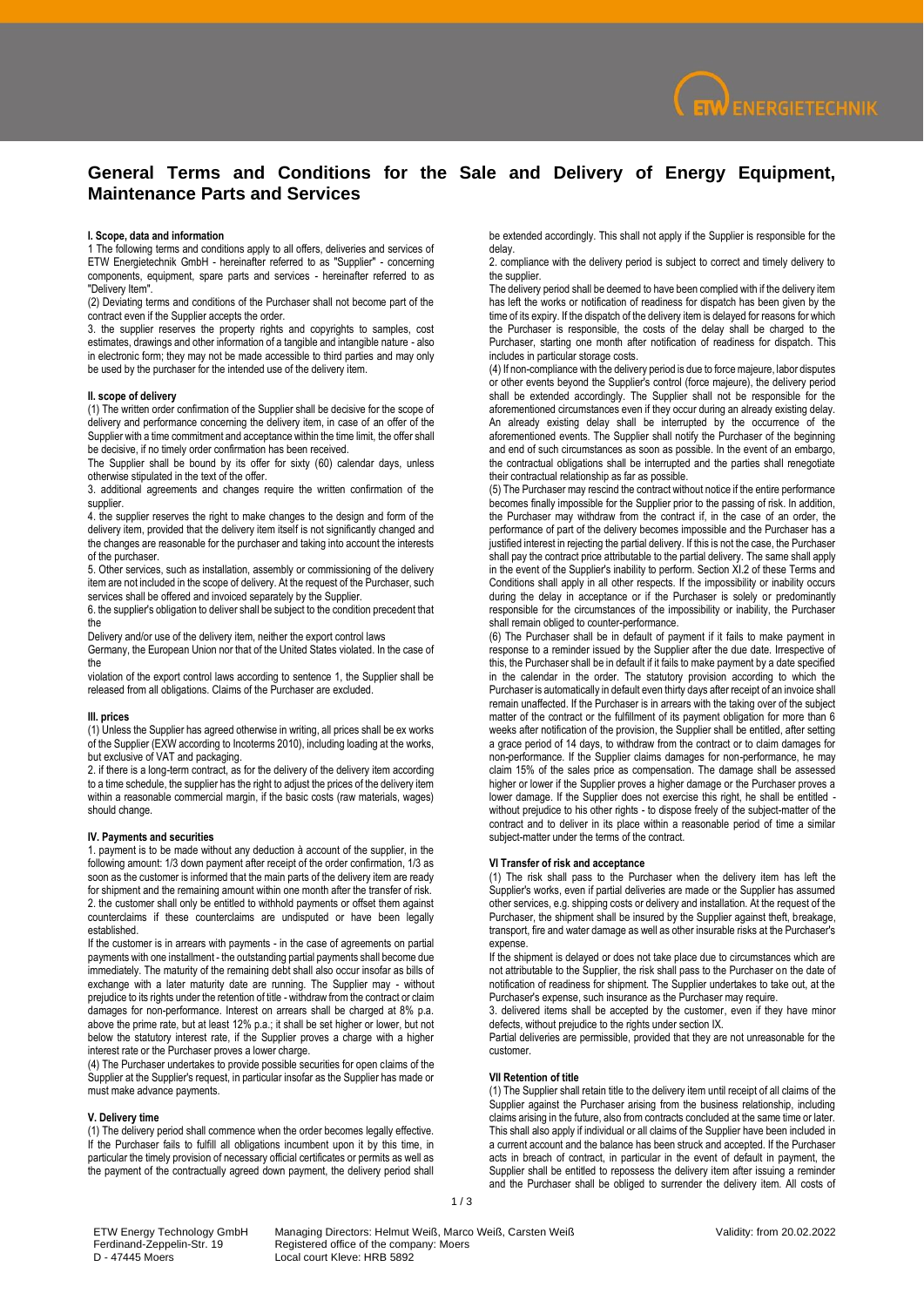

# **General Terms and Conditions for the Sale and Delivery of Energy Equipment, Maintenance Parts and Services**

repossession shall be borne by the Purchaser. The repossession as well as the seizure of the object by the Supplier shall only be deemed to be a withdrawal from the contract if expressly declared so by the Supplier. In the event of seizure or other interventions by third parties, the Purchaser shall immediately notify the Supplier in writing and provide all necessary clarifications. The Purchaser may not pledge the delivery item or assign it as security as long as the Supplier's ownership rights to the delivery item still exist.

(2) If, in connection with the payment of the purchase price by the Purchaser, a liability of the Supplier under a bill of exchange is established, the retention of title including its agreed special forms and other securities agreed for securing payment shall not expire before the bill of exchange has been honored by the Purchaser as drawee.

The Purchaser shall be entitled to resell the delivery item in the ordinary course of business. However, he hereby assigns to the Supplier all claims, including all ancillary rights, accruing to him from the resale against the purchaser or against third parties, irrespective of whether the reserved goods are resold without or after processing. The Purchaser shall be entitled to collect these claims even after assignment. This shall not affect the Supplier's right to collect the claims itself; however, the Supplier undertakes not to collect the claims as long as the Purchaser duly meets its payment obligations. The Supplier may demand that the Purchaser informs him of the assigned claims and their debtors, provides all information necessary for collection, hands over the relevant documents and informs the debtors of the assignment. If the delivery item is resold together with other goods which do not belong to the Supplier, the Purchaser's claim against the customer shall be deemed assigned in the amount of the delivery price agreed between the Supplier and the Purchaser.

4. the supplier undertakes not to make use of the securities to which he is entitled or to release them subsequently to the extent that their value exceeds the claims to be secured, insofar as these have not yet been settled, by more than 20 %.

## **VIII. Delivery and installation**

(1) If installation is part of the Supplier's obligations, the Supplier need not commence installation until the foundations are completely dry and set and all other construction and installation work has been completed so that installation and commissioning can take place. If this work is not completed in time, the periods agreed for installation and commissioning shall be extended accordingly.

2. unless otherwise expressly agreed, the transfer of the delivery item from the Supplier's workshop to the place of use shall be at the expense and risk of the Purchaser.

3. if the supplier undertakes the erection or commissioning, he shall provide the necessary fitters with the fitter's tools at the purchaser's expense and in accordance with the supplier's special terms and conditions for such services. Tools, lifting gear, scaffolds, equipment, building materials, welding sets, bottled gas for pipeline work, etc. shall be supplied by the Purchaser at its own expense and risk, and the Purchaser shall also provide a suitable lockable storage room for the fitters' tools; the Purchaser shall be liable for the unskilled workers provided by it.

4. if a delay or interruption in the transfer, installation or commissioning of the delivery item occurs through no fault of the supplier, or if the work of the fitter is hindered, the customer shall bear all additional costs incurred as a result of the delay, interruption or hindrance. This shall not affect the obligation to comply with the agreed payment deadlines.

(5) Work and services which exceed the scope of delivery according to the order confirmation and the delivery contract may only be carried out by the fitter if the customer has given a special order for this and only at a special charge.

6. if the supplier has also taken over the trial operation or the trial run, the normal working hours shall apply for this. If the fitter is employed beyond the normal working hours due to special circumstances, the additional hours shall be charged separately as overtime.

7. overtime may only be worked by the fitter if this is expressly requested by the customer and confirmed in writing to the supplier and the fitter. They shall be charged to the Purchaser

## **IX. Liability for defects of the delivery**

The Supplier shall be liable for defects of the delivery item, which shall include deviation from specified performance values such as electrical power, thermal power, fuel and lubricating oil consumption, as follows: The supplier warrants in the .<br>below

specified warranty period, that the delivery item is free of defects that are are based on faulty work of the Supplier or faults in the material used by the Supplier in the course of manufacture ("warranty for the delivery item"):

All such delivery items shall be repaired or replaced free of charge at the discretion of the Supplier. The warranty for defects shall only apply to defects that become

apparent within months12 of commissioning or months15 of the date of delivery, whichever comes first, as a result of a circumstance that occurred prior to the transfer of risk to the Purchaser. Resale of the delivery item by the Purchaser shall not lead to an extension of the warranty. The Supplier shall be notified immediately in writing of the discovery of any obvious defects. The removed replaced parts shall become the property of the Supplier.

(2) The right of the Purchaser to assert claims based on Defects shall in all cases become time-barred after 12 months from the date of the timely notification of the Defect, but at the latest upon expiry of the warranty period pursuant to IX.1. The rights of the Supplier under Sec. 377 HGB [German Commercial Code] shall remain unaffected.

3. no warranty is given for damages caused by the following reasons, unless the supplier is responsible for such reasons:

(a) Damage due to negligent handling, improper or non-intended use or operation, maintenance, repair or other use, storage, faulty installation, assembly or commissioning by the Purchaser or third parties , which is not in accordance with good technical expertise and / or a written or oral operating or maintenance guideline or other technical specification applicable to the delivery item, in particular the fuel / gas specification as well as the operating resources to be used;

(b) Damage due to additional attachments, fittings, housings, accessory items and spare parts not sold or approved by the Supplier, in particular installation of spare parts other than original parts of the Supplier;

(c) Damage due to normal wear and tear, corrosion or erosion, or due to operation under less than optimal operating conditions by a failure to follow the prescribed service and maintenance work;

(d) Damage due to Purchaser's delay in providing the defective part after Purchaser has discovered a possible defect in accordance with this

Delivery item warranty is discovered or after the Supplier has informed the Purchaser of a possible product problem;

(e) damage due to repairs, conversions , modifications , adjustments or

Changes in the fuel / gas composition by the Purchaser or third parties which have been made without the prior written consent of the Supplier pursuant to Clause IX.1  $(c)$ 

(f) damage due to defective construction work by third parties or the Purchaser, not suitable building floor; excessive vibration or movement of vehicles or equipment in which the delivery item is installed; chemical, electrochemical or electrical influences; and

(g) damage to parts , fittings, housings, additional attachments and accessory items that are not part of the delivery item.

(4) The Purchaser shall, after consultation with the Supplier, grant the Supplier the necessary time and opportunity to carry out all repairs and replacement deliveries deemed necessary by the Supplier in its due discretion, otherwise the Supplier shall be released from its liability for defects. Only in urgent cases of danger to operational safety and to prevent disproportionately great damage, in which case the Supplier must be notified immediately, or if the Supplier is in default with the rectification of the defect, shall the Purchaser have the right to rectify the defect itself or have it rectified by third parties and to demand reimbursement of the necessary costs from the Supplier.

(5) Of the direct costs arising from the repair or replacement delivery, the Supplier shall bear - insofar as the complaint proves to be justified - the costs of the replacement part, including dispatch, as well as the reasonable costs of removal and installation, furthermore, if this can be reasonably demanded in the individual case, the costs of any necessary provision of the Supplier's fitters and assistants. In all other respects the Purchaser shall bear the costs. In particular, in the event of an unlawful complaint/notification of defects, the Purchaser shall reimburse/reimburse the Supplier for all costs arising therefrom in accordance with the Supplier's current price list.

6. the delivery of a replacement part and/or the repair shall not extend the original warranty period for the delivery item.

7. any improper modifications or repair work carried out by the Purchaser or third parties without the prior consent of the Supplier shall void any liability for the .<br>resulting consequences.

8. further claims of the purchaser arising from defects of the delivery item, in particular a claim for compensation for damages which have not occurred to the delivery item itself, are excluded subject to the provisions of section XI.4 and section XII

## **X. Liability for collateral duties**

If, through the fault of the Supplier, the delivered item cannot be used by the Purchaser in accordance with the contract as a result of omitted or defective execution of proposals and consultations prior to or after conclusion of the contract as well as other contractual collateral obligations - in particular operating

D - 47445 Moers Local court Kleve: HRB 5892

ETW Energy Technology GmbH Managing Directors: Helmut Weiß, Marco Weiß, Carsten Weiß<br>
Ferdinand-Zeppelin-Str. 19 Registered office of the company: Moers<br>
D - 47445 Moers Local court Kleve: HRB 5892 Ferdinand-Zeppelin-Str. 19 Registered office of the company: Moers

2 / 3